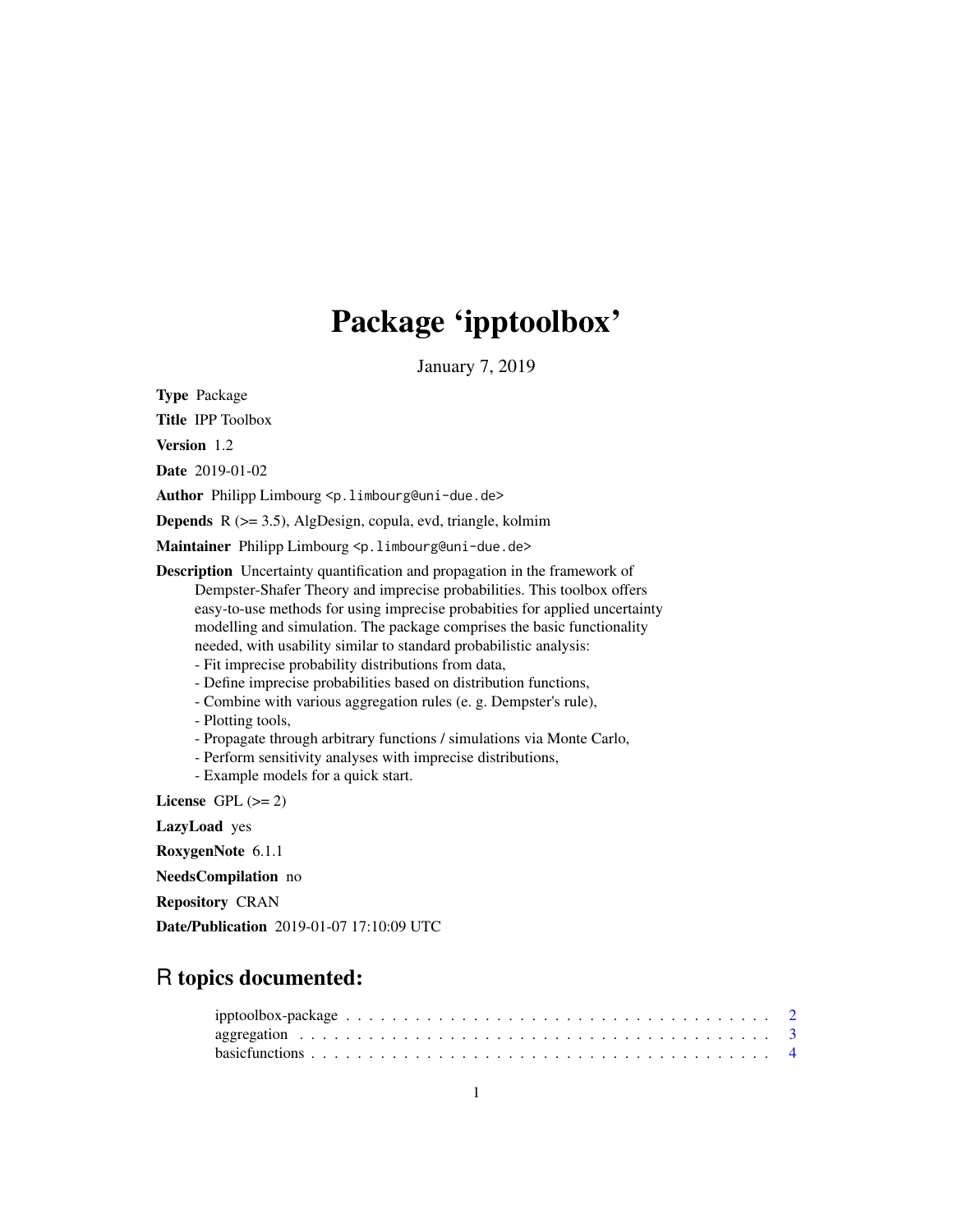<span id="page-1-0"></span>

| Index |  |  |  |  |  |  |  |  |  |  |  |  |  |  |  |  |  |  |  |  | 18 |
|-------|--|--|--|--|--|--|--|--|--|--|--|--|--|--|--|--|--|--|--|--|----|

ipptoolbox-package *IPP Toolbox*

# Description

An R package for uncertainty quantification and propagation in the framework of Dempster-Shafer Theory and imprecise probabilities.

This package was developed in the context of a collaborative research project between EDF R&D (http//rd.edf.com) and the University of Duisburg-Essen, Information Logistics (http//www.unidue.de/il).

# Details

| Package:  | ipptoolbox             |
|-----------|------------------------|
| Type:     | Package                |
| Version:  | 1.2.                   |
| Date:     | 2019-01-02             |
| License:  | GPL version 2 or newer |
| LazyLoad: | yes                    |

The package contains a set of methods for conducting uncertainty studies using imprecise probabilities. Please type help(dsfcruesexample) for an example.

# Author(s)

Philipp Limbourg <p.limbourg@uni-due.de>

Maintainer: Philipp Limbourg <p.limbourg@uni-due.de>

# References

Ferson, S., V. Kreinovich, et al. (2003). Constructing Probability Boxes and Dempster-Shafer Structures. Sandia Report. Albuquerque, USA, Sandia National Laboratories.

Limbourg, P. (2008). Dependability Modelling under Uncertainty. Berlin, Heidelberg, Springer.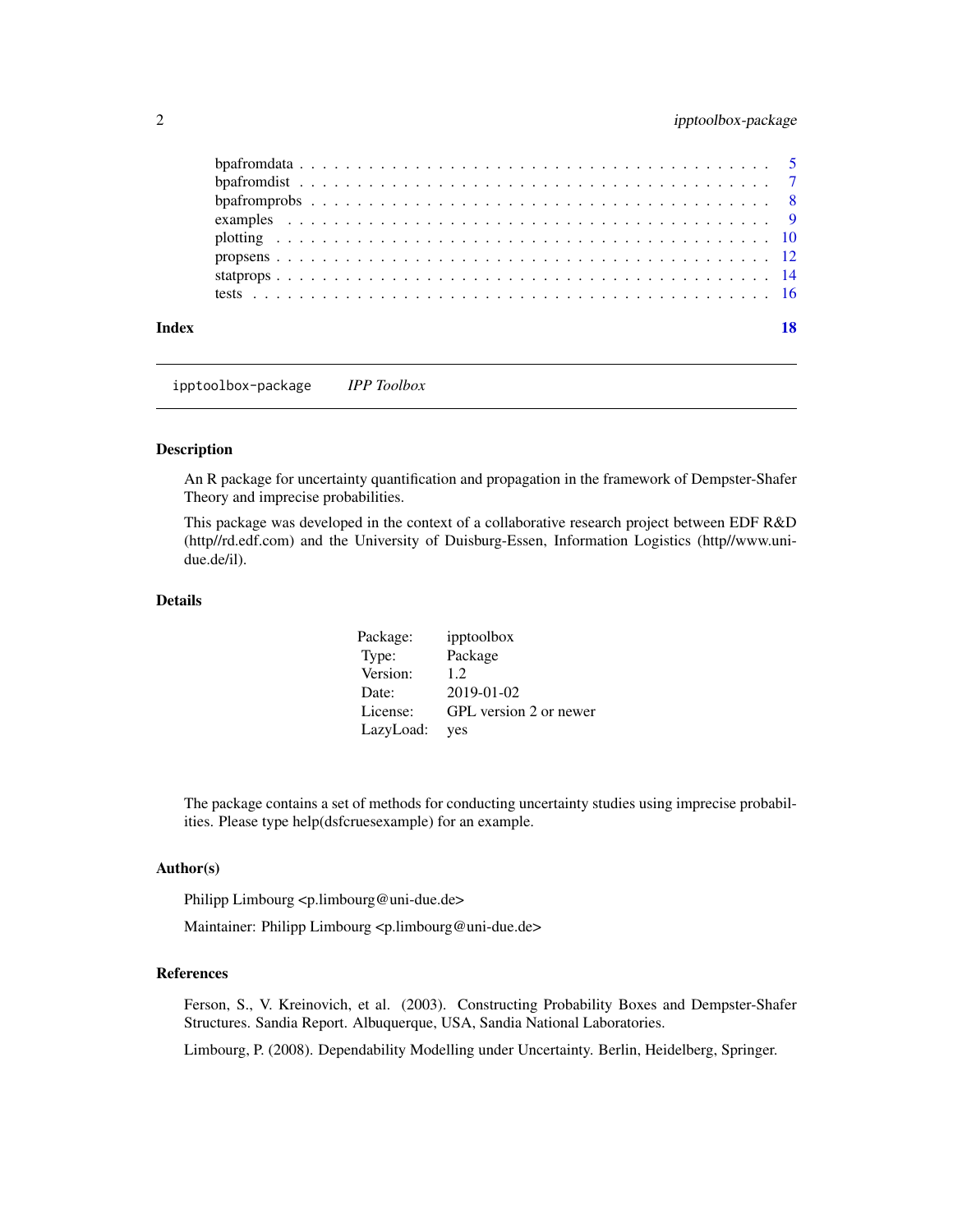# <span id="page-2-0"></span>aggregation 3

# Examples

```
print("Example Fcrues")
print("See code")
print(dsfcruesexample)
print("Execute example")
dsfcruesexample()
```
aggregation *Aggregation*

# Description

Various functions to aggregate a set of estimated BPAs to a single aggregation.

# Usage

```
dsdempstersrule(..., maxfocals = 1e+07)
dsenvelope(...)
dsintersect(...)
dssaveintersect(..., method = "averaging")
dsxaveraging(..., w = NULL, maxfocals = 1e+07)dsxenvelope(..., maxfocals = 1e+07)
dswavg(..., w = NULL)dsumix(..., w = NULL)
```
# Arguments

| 1n BPAs to be aggregated.                                                                                                                                                                                                                                    |
|--------------------------------------------------------------------------------------------------------------------------------------------------------------------------------------------------------------------------------------------------------------|
| Vector of n weights for weighted aggregations                                                                                                                                                                                                                |
| Maximal number of focal elements of the result. Warning: If not constrained,<br>some rules use time and memory $O( m  x )$ , lml number of focals by structure,<br> x  number of structures. Meaning: 5 structures with 1000 focals: Maximal $1015$<br>bytes |
| method="averaging": In case of empty intersection, focal elements will be av-<br>eraged. method="averaging": In case of empty intersection, focal elements will<br>be enveloped.                                                                             |
|                                                                                                                                                                                                                                                              |

# Details

A set of functions to aggregate a set of estimated BPAs to a single aggregation. Some functions have an optional maxfocals parameter that limits the size of the resulting BPA (which theoretically is the product of all focal elements). The vector w contains weights in case of a weighted aggregation type. The dssaveintersect method has an optional parameter that specifies the alternative rule in case of empty intersections.

In the example, two p-boxes defined from exponential distributions are aggregated using dsdempstersrule and dswmix.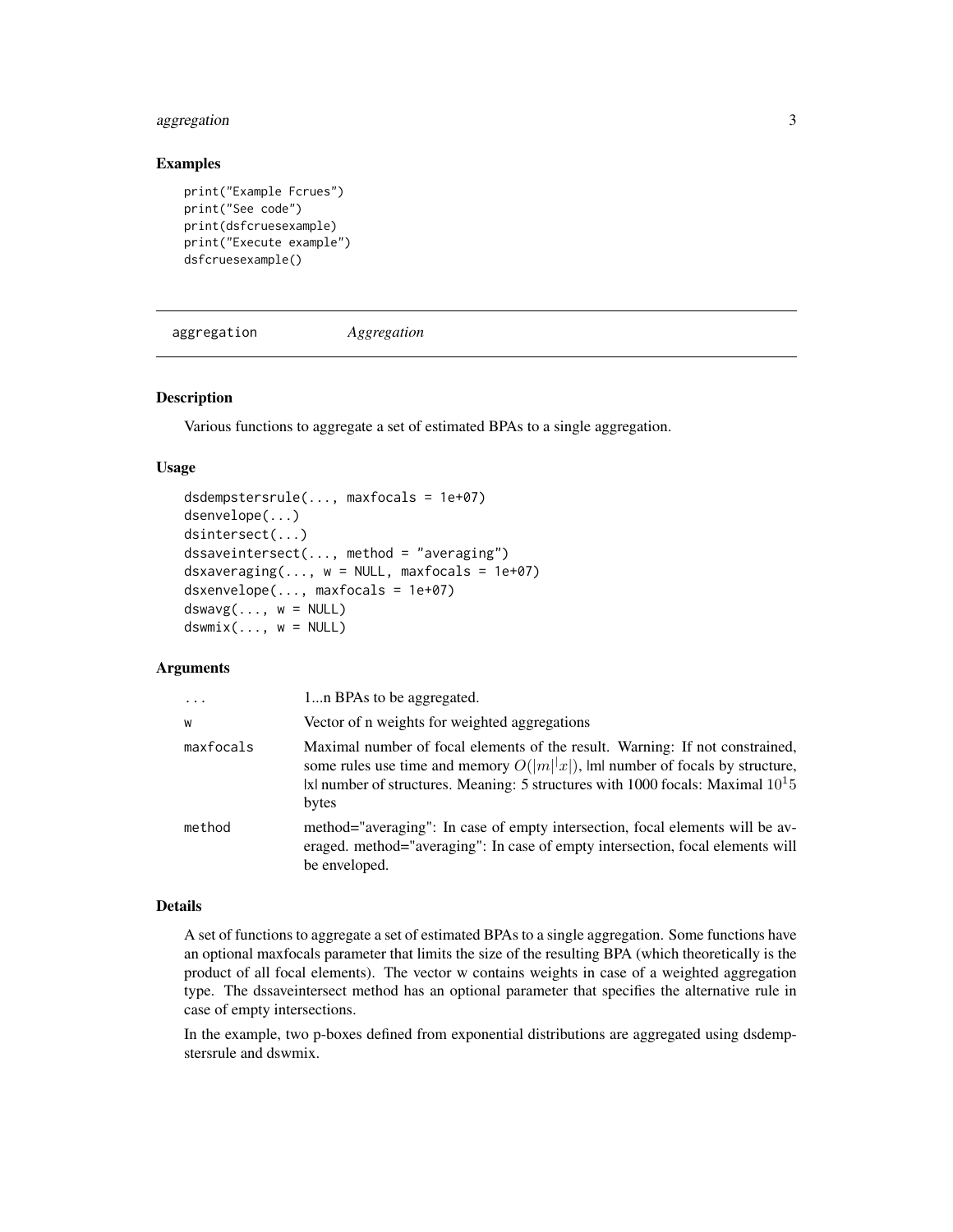# <span id="page-3-0"></span>Value

Aggregation of the BPAs according to the selected rule.

# Author(s)

Philipp Limbourg <p.limbourg@uni-due.de>

# References

Sentz, K. and S. Ferson (2002). Combination of Evidence in Dempster-Shafer Theory. Sandia Report. Albuquerque, USA, Sandia National Laboratories.

# Examples

```
lambda1=dsstruct(c(2,3,1))
dss1=dsodf('qexp',100,lambda1);
lambda2=dsstruct(c(5,6,1))
dss2=dsodf('qexp',100,lambda2);
y=dsdempstersrule(dss1,dss2);
y2=dswmix(dss1,dss2,w=c(2,0.5));
dscdf(y);
```
dscdf(y2);

basicfunctions *Basic functions*

# Description

Helpful functions for creating and handling BPAs

# Usage

```
dsstruct(x)
dsnorm(y)
dsred(y, thres = 0.001)
```

| X     | Matrix/BPA                                    |
|-------|-----------------------------------------------|
|       | <b>RPA</b>                                    |
| thres | Minimal mass value of a focal element desired |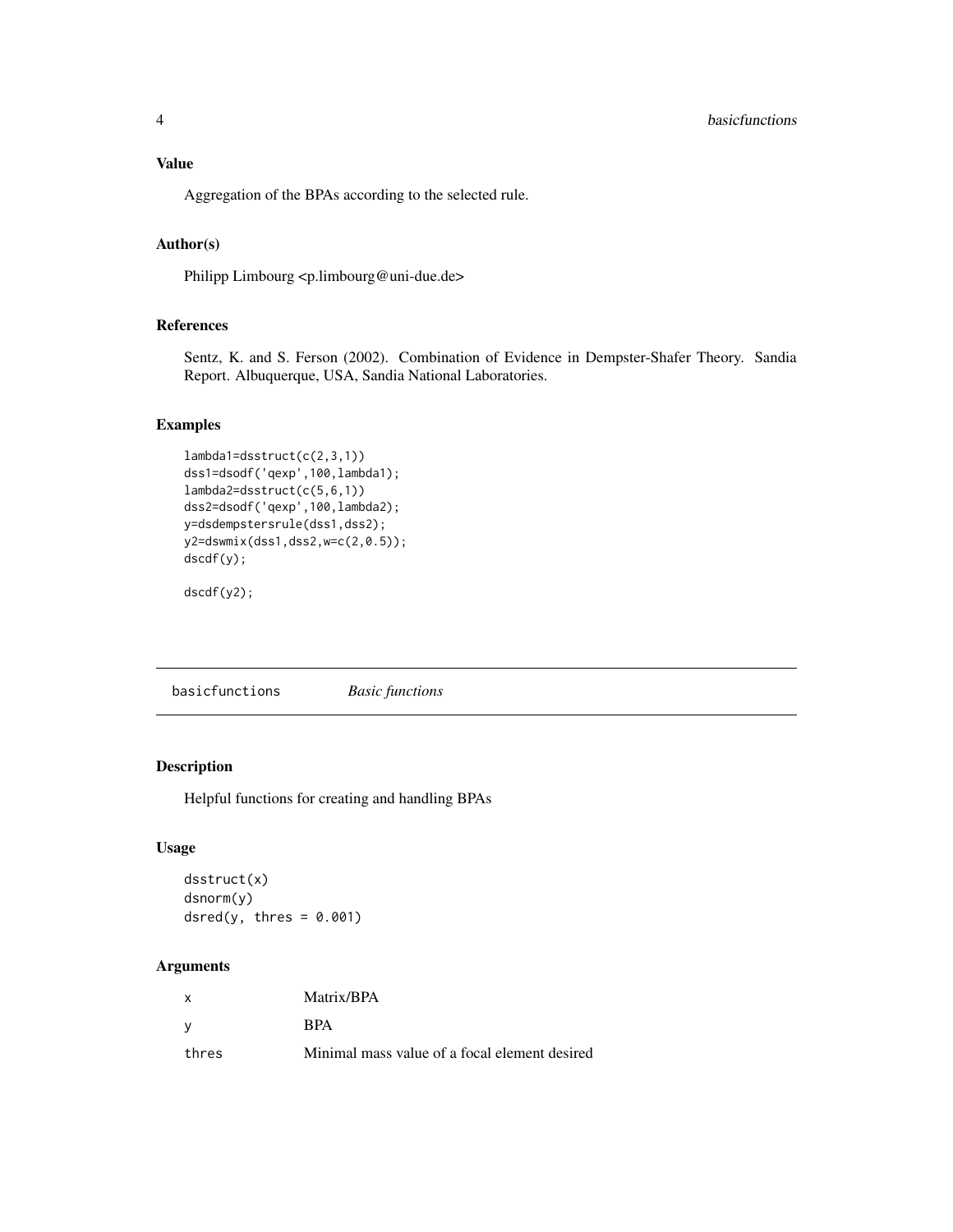# <span id="page-4-0"></span>bpafromdata 5

#### Details

dsstruct Creates a new BPA from a matrix and normalizes it.

dsnorm Normalizes a BPA (i. e. masses sum up to 1, no lower bound larger than higher bound).

dsred Reduces the number of focal elements in a BPA by merging adjoint elements.

The IPP Toolbox represents BPAs in a discretized form. A BPA is stored as a matrix (3 columns) that lists the focal elements. The first and second columns contain lower and upper bounds, the third column the masses of the focal elements. The function dsstruct is a simple function to create a valid BPA. It takes a three-column matrix of the above type as an input. It performs some checks (upper bound  $\ge$ = lower bound, masses sum up to 1) and returns a valid BPA (possibly switching lower  $\&$ upper bounds of focal elements, normalizing masses to 1) with the according warning messages.

# Author(s)

Philipp Limbourg <p.limbourg@uni-due.de>

# References

Ferson, S., V. Kreinovich, et al. (2003). Constructing Probability Boxes and Dempster-Shafer Structures. Sandia Report. Albuquerque, USA, Sandia National Laboratories.

#### Examples

```
a=dsstruct(matrix(c(2,3,0.1,1.5,5,0.9),ncol=3,byrow=TRUE))
b=dsstruct(matrix(c(2,3,0.5,10,5,0.9),ncol=3,byrow=TRUE))
c=dsodf('qexp',10000,dsstruct(c(10,20,1)));
d=dsred(c,0.02)
dscdf(d);
```
bpafromdata *Generating BPAs from point / interval data*

# **Description**

A set of functions to create empirical BPAs from data sets (either points or intervals).

### Usage

dsecdffit(x)  $dslapconf(x, \text{ } \text{lims = c(-Inf, } \text{Inf}))$ dsksconf(x, conf =  $0.95$ , lims =  $c(-Inf, Inf)$ )

|      | Array of points / matrix with interval data                            |
|------|------------------------------------------------------------------------|
| lims | Optional: Limits of the BPA for cutting first and last focal elements. |
| conf | Confidence level of Kolmogorov-Smirnov fit in [0,1].                   |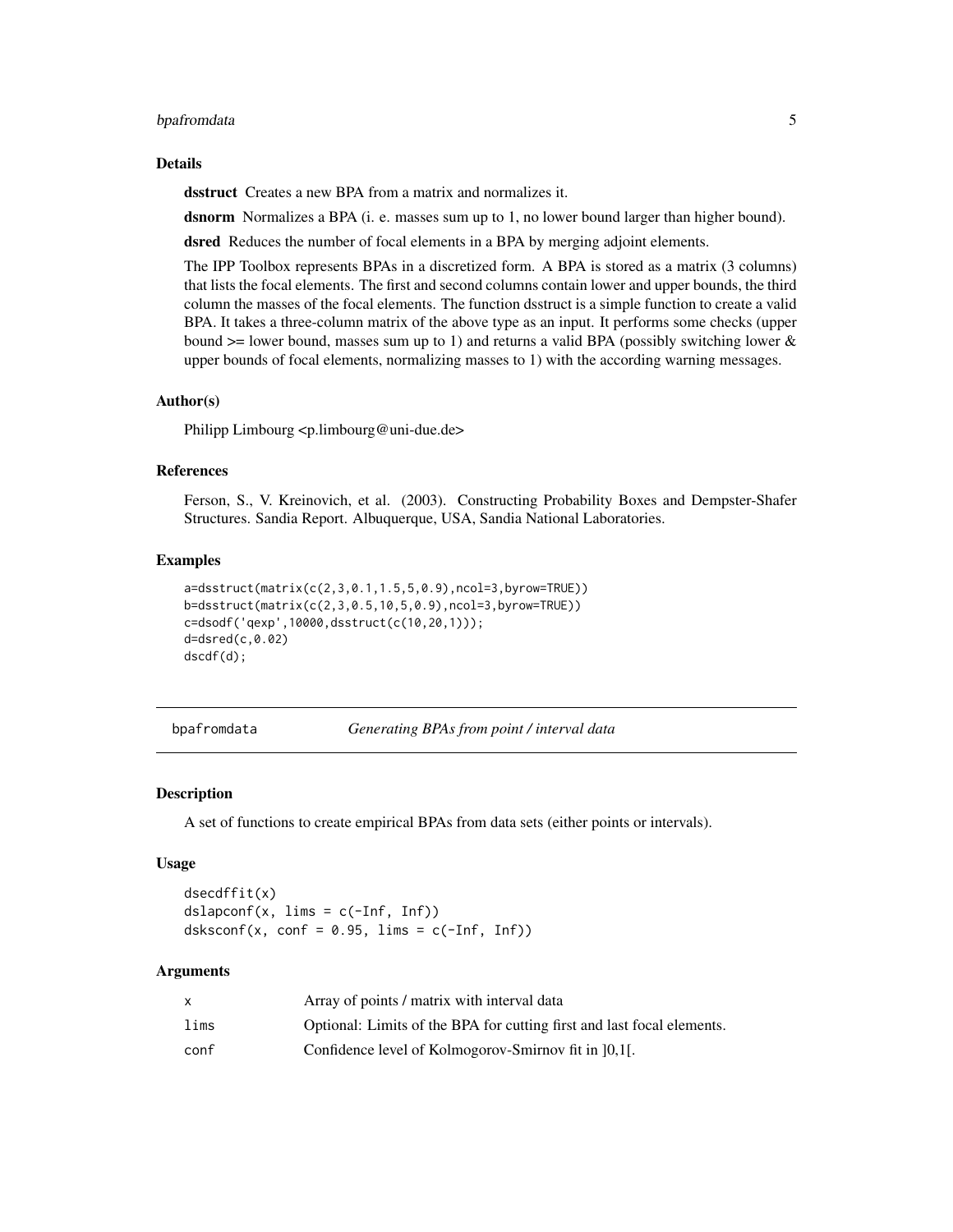dsecdffit Creates a BPA of the data set analoguous to probabilistic empirical CDF

dslapconf Creates a BPA of the data set according to the Laplace method

dsksconf Creates a BPA of the data set from the Kolmogorov-Smirnov bounds for a given confidence.

The toolbox contains a set of functions to create empirical BPAs from data sets. These data sets may be either standard data values or intervals (e.g. caused by measurement imprecision). dsecdffit creates a BPA of the data set analogous to probabilistic empirical CDF. It is not conservative respective to distribution tails. dslapconf creates a BPA according to the Laplace method, dsksconf from the Kolmogorov-Smirnov bounds for a given confidence.

The example illustrates the three different methods on interval and point data. First, 20 random values and intervals are generated. Then, dsecdffit, dslapconf and dsksconf are used to generate fits for both data sets.

# Value

BPA according to the chosen method.

# Author(s)

Philipp Limbourg <p.limbourg@uni-due.de>

#### References

Ferson, S., V. Kreinovich, et al. (2003). Constructing Probability Boxes and Dempster-Shafer Structures. Sandia Report. Albuquerque, USA, Sandia National Laboratories.

# Examples

```
print("Create random data sets")
setofpoints=rnorm(20,0,1)
setofintervals=cbind(setofpoints-runif(20,0,1),setofpoints+runif(20,0,1))
print("Plot ecdf for both points and interval data")
ecdfp=dsecdffit(setofpoints)
dscdf(ecdfp)
ecdfi=dsecdffit(setofintervals)
dscdf(ecdfi)
print("Plot Laplace BPA for both points and interval data")
lapp=dslapconf(setofpoints,lim=c(-5,5))
dscdf(lapp)
lapi=dslapconf(setofintervals,lim=c(-5,5))
dscdf(lapi)
print("Plot Kolmogorov-Smirnov 75 percent bound BPA for both points and interval data")
```
ksp=dsksconf(setofpoints,conf=0.75,lim=c(-5,5))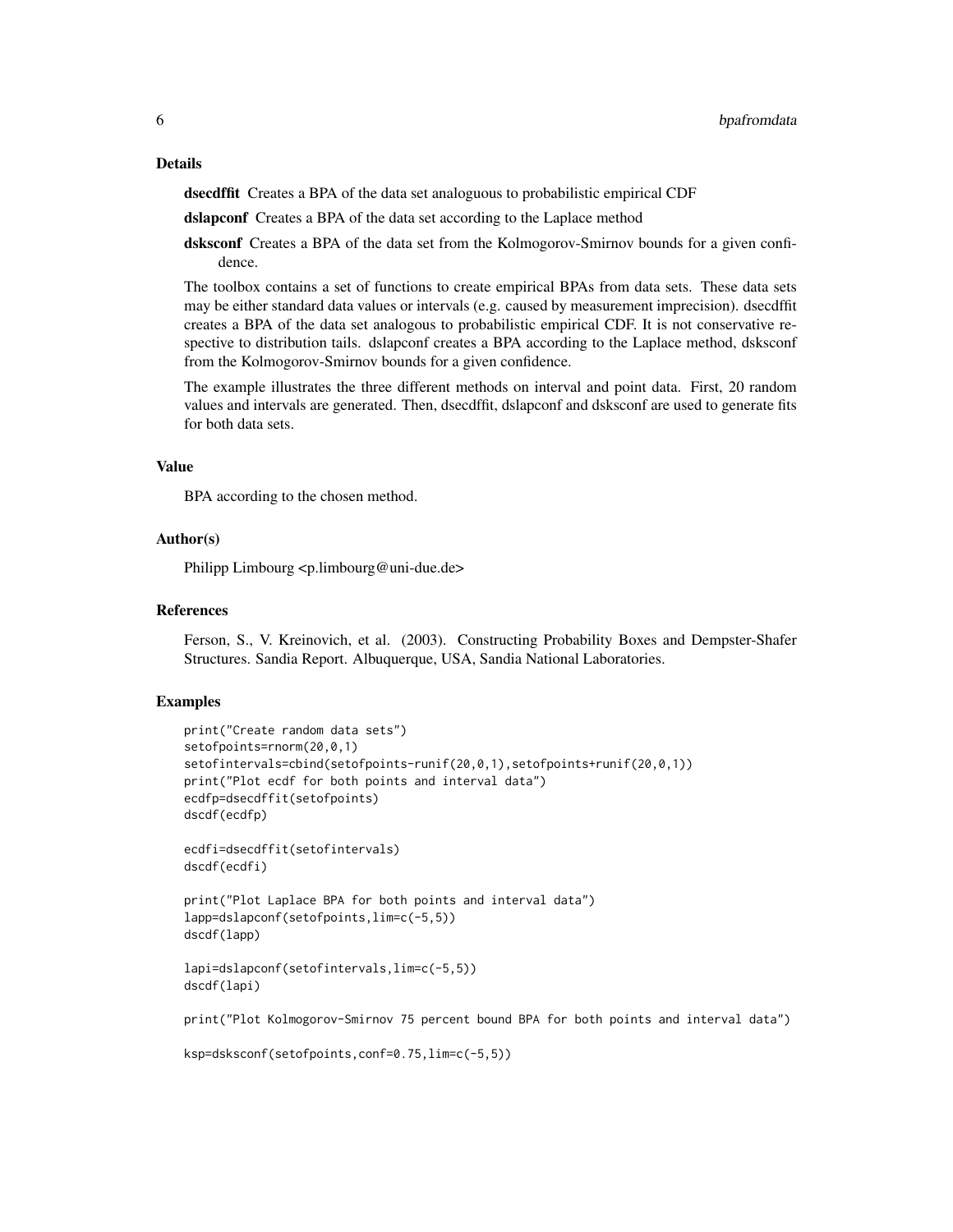# <span id="page-6-0"></span>bpafromdist 7

dscdf(ksp)

```
ksi=dsksconf(setofintervals,conf=0.75,lim=c(-5,5))
dscdf(ksi)
```
bpafromdist *Construct pboxes*

#### **Description**

Methods to construct pboxes from distributions.

# Usage

dsadf(fhandle, intervalnumber, ...) dsodf(fhandle, intervalnumber, ...)

# Arguments

| fhandle                 | Inverse CDF function (e. g. qnorm)                      |
|-------------------------|---------------------------------------------------------|
|                         | intervalnumber Number of intervals of the resulting BPA |
| $\cdot$ $\cdot$ $\cdot$ | Parameters (either points or BPAs) for fhandle          |

# Details

dsadf Average discretization method

dsodf Outer discretization method (conservative regarding the discretization error)

The IPP Toolbox contains two methods to construct pboxes from distributions. The functions dsadf (average discetization method) and dsodf (outer discretization method) are used to sample a set of focal element from a parametric model. The parametric model must be given as an inverse cdf F-1(x) with precise or imprecise parameters. Both methods sample the provided inverse CDF function  $F-1(x)$  to generate a set of focal elements. dsadf samples points, e.g. 0.05, 0.15, 0.25,..., 0.95, while dsodf samples intervals, e.g. [0,0.1], [0.1,0.2],..., [0.9,1]. A BPA constructed by dsodf is more conservative and includes a BPA generated by dsadf.

The example generates several pboxes from normal distributions. It illustrates the difference of dsadf and dsodf by plotting BPAs with precise parameters of only 20 samples (pbox1, pbox2). Then it generates two pboxes with imprecise parameters.

# Value

BPA representing a pbox sampled from fhandle.

# Author(s)

Philipp Limbourg <p.limbourg@uni-due.de>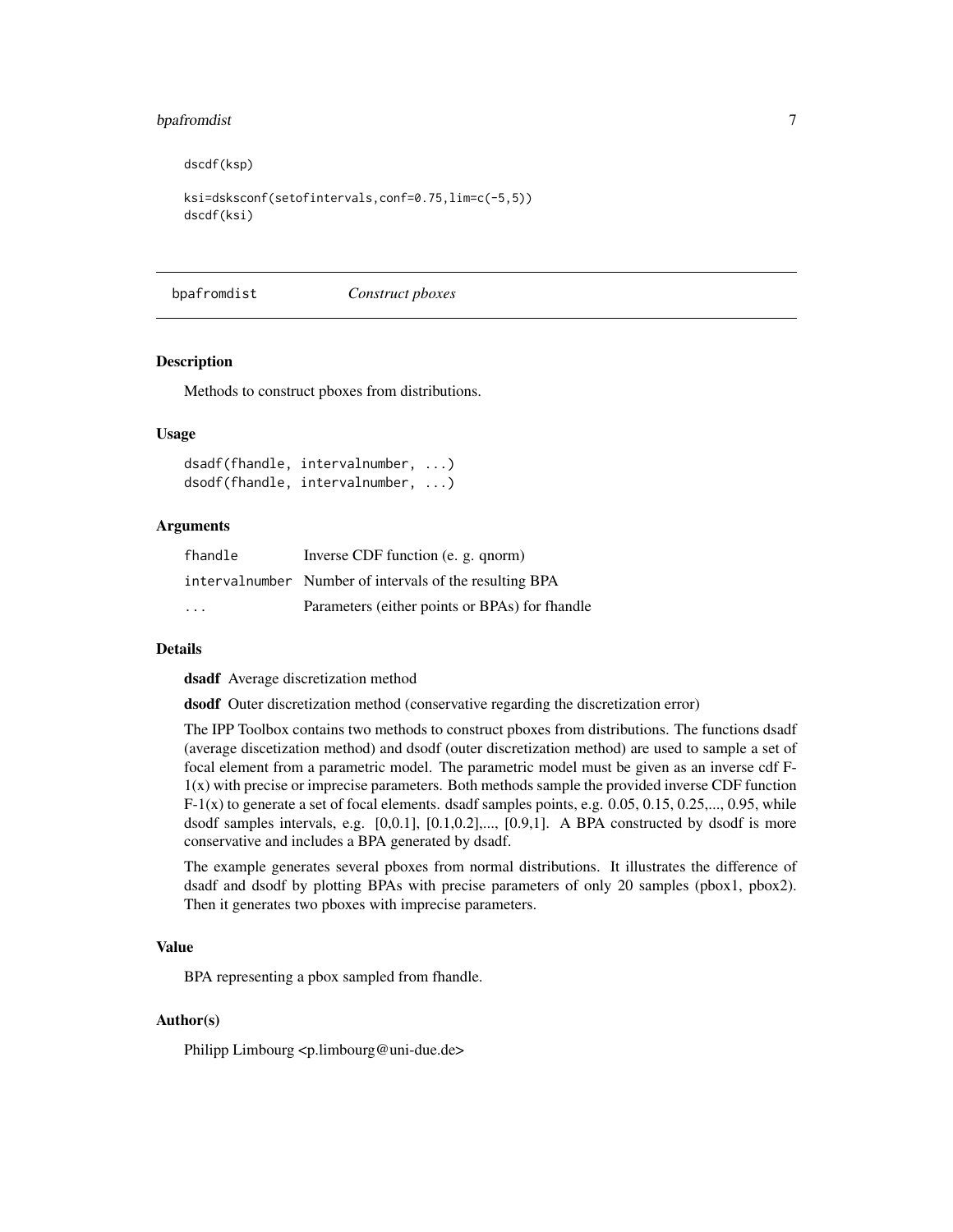# <span id="page-7-0"></span>References

Tonon, F. (2004). "Using random set theory to propagate epistemic uncertainty through a mechanical system." Reliability Engineering and System Safety 85(1-3): 169-181.

# Examples

```
print("Precise and imprecise parameters for qnorm")
mu=0; sigma=1
mu2 = dsstruct(c(-0.5,0.5,1)); sigma2=dsstruct(c(1,2,1))
print("Pbox (distribution) of qnorm with precise parameters:")
pbox1=dsadf(qnorm,20,mu,sigma)
dscdf(pbox1)
print("Pbox of qnorm with precise parameters, outer discretization:")
pbox2=dsodf(qnorm,20,mu,sigma)
dscdf(pbox2)
print("Pbox of qnorm with imprecise mu, precise sigma:")
pbox3=dsodf(qnorm,1000,mu2,sigma)
dscdf(pbox3)
print("Pbox of qnorm with imprecise parameters:")
pbox4=dsodf(qnorm,1000,mu2,sigma2)
dscdf(pbox4)
```
bpafromprobs *Obtain BPAs from statistical properties*

#### **Description**

Various functions to obtain conservative BPA estimates from statistical properties such as mean, variance, ...

# Usage

```
dsminmeanmax(intervalnumber, min, mean, max)
dsminmodemax(intervalnumber, min, mode, max)
dsmeanvar(intervalnumber, mean, var)
```

|      | intervalnumber Number of focal elements of the discretization |
|------|---------------------------------------------------------------|
| min  | Minimum of the BPA                                            |
| mean | Mean of the BPA                                               |
| mode | Mode of the BPA                                               |
| max  | Maximum of the BPA                                            |
| var  | Variance of the BPA                                           |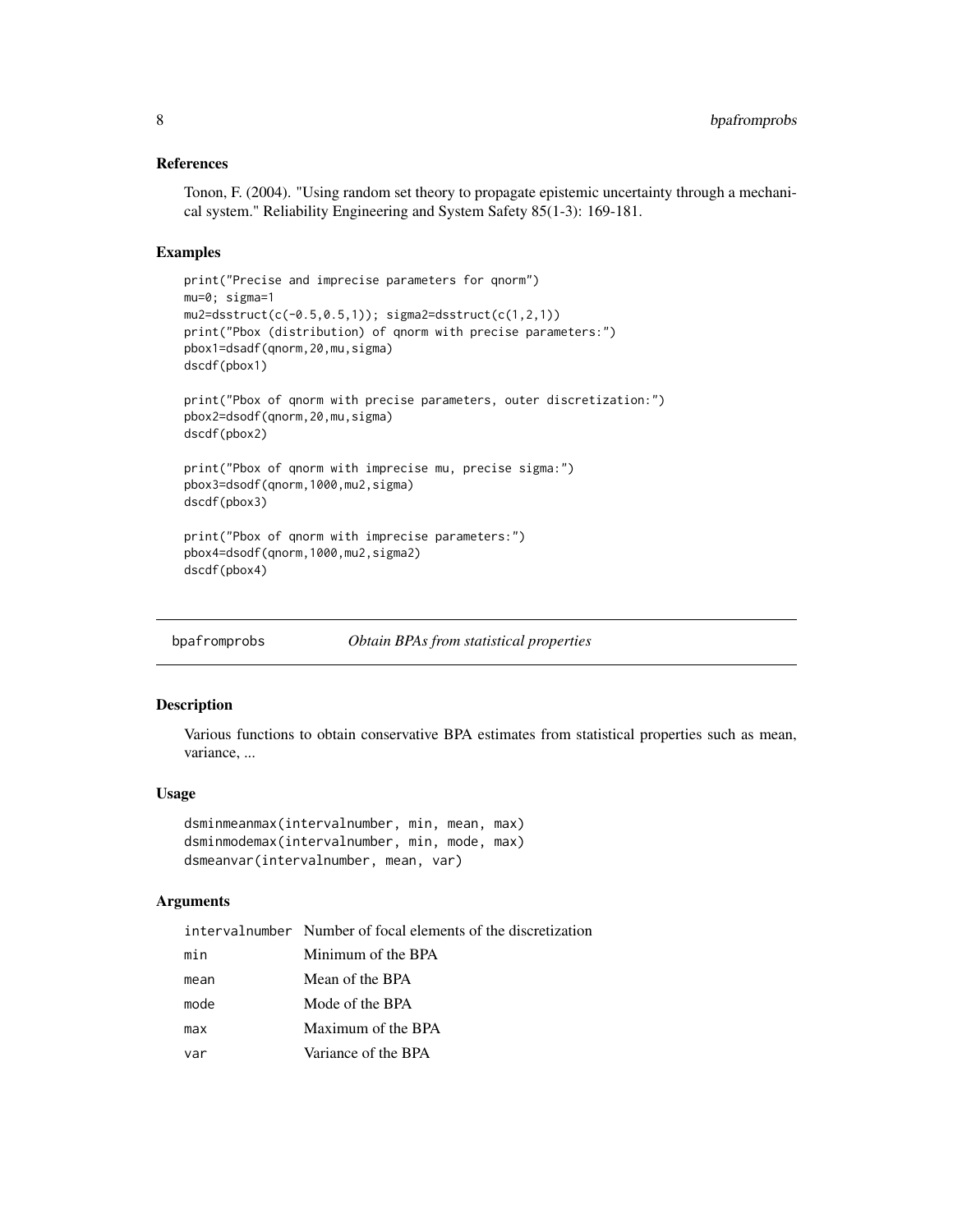#### <span id="page-8-0"></span>examples 9

# Details

dsminmeanmax generates a BPA from min, mean and max.

dsminmodemax generates a BPA from min, mode and max.

dsmeanvar generates a BPA from mean and variance.

A set of functions to obtain a BPA that bounds all CDFs with given statistical properties (mean, variance...). These functions are especially useful for quantification of expert estimates. dsminmeanmax generates a BPA from min, mean and max, dsminmodemax from min, mode and max and dsmeanvar from mean and variance. It is necessary to provide an amount of focal elements to be generated (discretization accuracy).

The example generates 3 BPAs. The first bounds all distributions with min=10, mode=60 and max=100. The second all with min=10, mean=30 and max=100. The third all with mean=30 and var=5.

# Value

BPA with intervalnumber focal elements bounding all possible distributions with the given parameters.

# Author(s)

Philipp Limbourg <p.limbourg@uni-due.de>

#### Examples

```
pmin=10
pmean=30
pmode=60
pmax=100
pvar=5
y1=dsminmodemax(100,pmin,pmode,pmax)
dscdf(y1);
y2=dsminmeanmax(100,pmin,pmean,pmax)
dscdf(y2);
y3=dsmeanvar(100,pmean,pvar)
```
dscdf(y3)

examples *Examples*

# Description

Two self-contained examples, see commented code.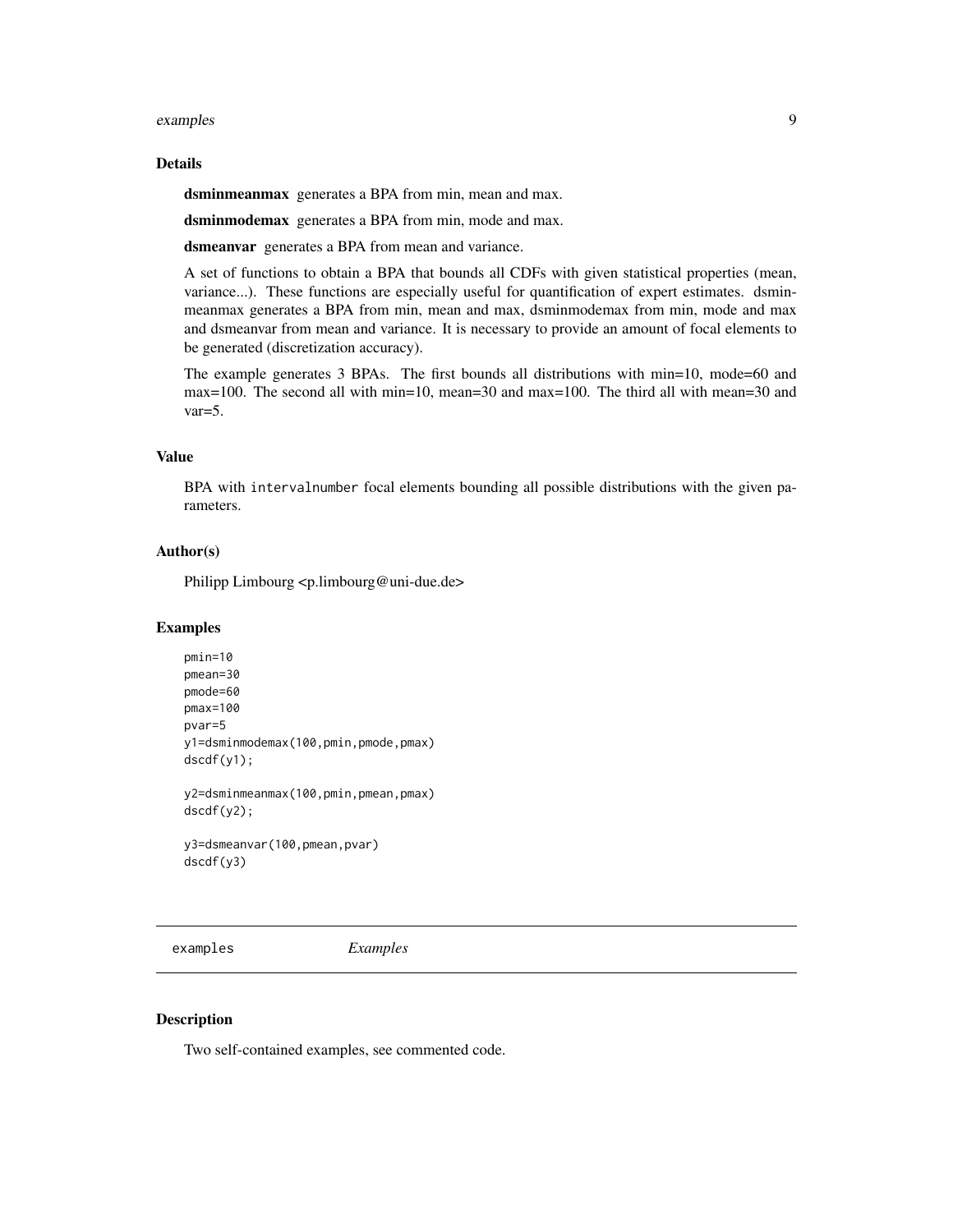10 plotting provide the contract of the plotting point of the plotting plotting point of the plotting point of the plotting point of the plotting point of the plotting point of the plotting point of the plotting point of t

# Usage

```
dsfcruesexample()
dsexample()
```
# Details

Please see the code of the examples.

# Author(s)

Philipp Limbourg <p.limbourg@uni-due.de>

# References

Philipp Limbourg, Etienne de Rocquigny (2010). Uncertainty analysis using evidence theory confronting level-1 and level-2 approaches with data availability and computational constraints. Rel. Eng. & Sys. Safety 95(5): 550-564

Philipp Limbourg, Robert Savic et al. (2007). Fault Tree Analysis in an Early Design Stage using the Dempster-Shafer Theory of Evidence. European Conference on Safety and Reliability - ESREL 2007, Stavanger, Norway, Taylor and Francis.

# Examples

```
print("Example Fcrues")
print("See code")
print(dsfcruesexample)
print("Execute example")
dsfcruesexample()
```
plotting *Plotting BPAs*

# Description

Various routines to visualize BPAs

# Usage

```
dscdf(x, xrange = NULL, col = c(3, 4), ..., newplot = TRUE)dsqqplot(ds, sample, points = FALSE)
dsbel(x)
dspl(x)
```
<span id="page-9-0"></span>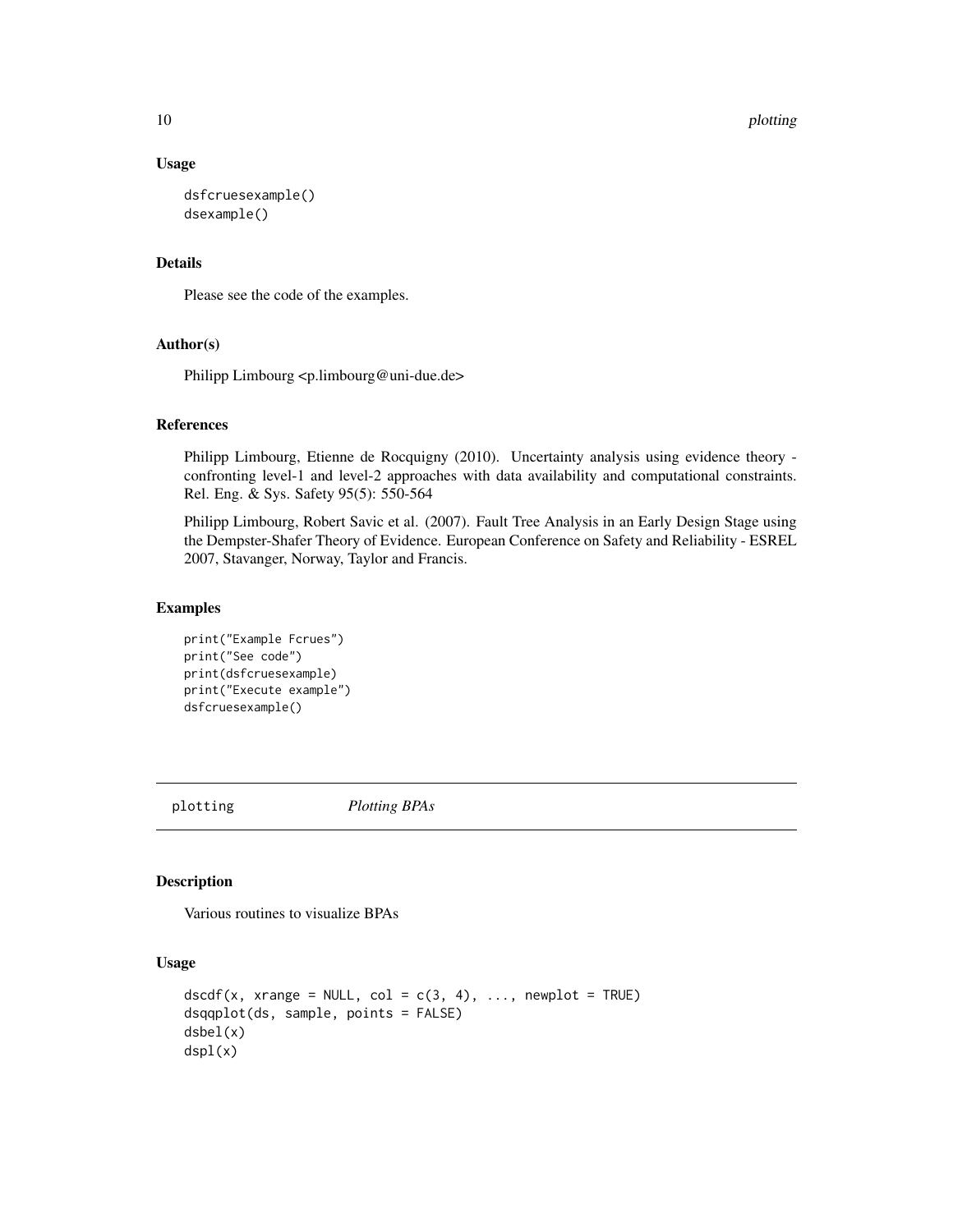#### plotting the state of the state of the state of the state of the state of the state of the state of the state of the state of the state of the state of the state of the state of the state of the state of the state of the s

#### Arguments

| X        | BPA to plot                                                                                          |
|----------|------------------------------------------------------------------------------------------------------|
| xrange   | Optional: xrange= $c(1,5)$ limits the x-axis to [1,5]                                                |
| col      | Optional: $col = c(3,4)$ defines the colors of the Bel and the Pl line.                              |
| $\cdots$ | Optional: additional parameters passed to the plot routine (except linewidth,<br>linetype and color) |
| newplot  | Optional: Create a new plot or draw lines onto an existing plot.                                     |
| sample   | set of data values, e. g. $c(1.5,2,3.5)$                                                             |
| ds       | BPA for qq plot resembling sample                                                                    |
| points   | Optional, points=TRUE: plot the sample values as points + line, otherwise only<br>a straight line.   |

# Details

dscdf Plots Bel( $[-Inf,x]$ ) and Pl( $[-Inf,x]$ ). These functions bound all CDFs.

dsqqplot Plots a quantile-quantile plot between data and a BPA.

dsbel Returns Bel([-Inf,x]), e. g. for own plotting routines.

dspl Returns Pl([-Inf,x]), e. g. for own plotting routines.

The function dscdf plots Bel([-Inf,x]) and Pl([-Inf,x]), the bounds on all CDFs. Arbitrary graphics parameters can be passed to dscdf. dsqqplot plots a quantile-quantile plot between data and a BPA. dsbel and dspl return the function Bel( $[-Inf,x]$ )/ Pl( $[-Inf,x]$ ) as a set of  $(x,y)$ -type points, e. g. for own plotting routines.

The example generates a BPA. It plots the BPA first without, then with additional parameters. Finally it uses the functions dsbel and dspl for plotting points into the diagram. Then it generates a BPA from a normal pbox with imprecise standard deviation. It tests with a QQ plot, if the function fits well to a random sample from  $N(0,1)$ .

# Value

dscdf returns the x and y coordinates of the plotted lines for further use.

# Author(s)

Philipp Limbourg <p.limbourg@uni-due.de>

#### Examples

```
print("Plot new BPA")
a=dsstruct(rbind(c(1,2,0.3),c(1.5,5,0.5),c(4,6,0.2)))
dscdf(a)
dscdf(a,xrange=c(0,7),xlab="Important parameter")
print("Bel([-Inf,x])")
bel=dsbel(a)
print("Pl([-Inf,x])")
pl=dspl(a)
```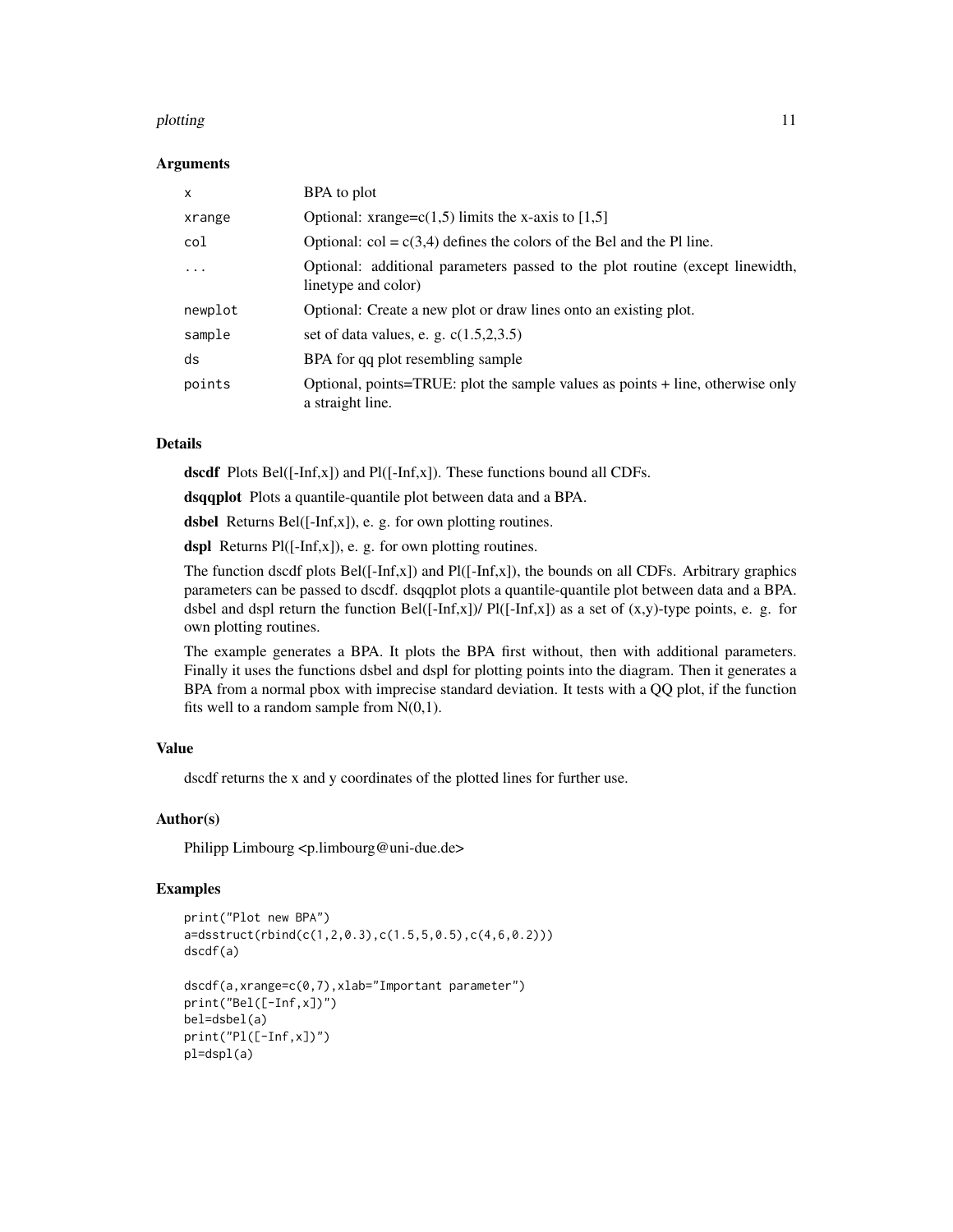#### <span id="page-11-0"></span>12 propsens

```
points(pl,lwd=5,col='red')
points(bel,lwd=5,col='pink')
print("See if a pbox from N(0, [0.5, 1.5]) fits data from N(0, 1)")
data=rnorm(100,0,1)
pbox=dsodf(qnorm,1000,0,dsstruct(c(0.5,1.5,1)))
print("Plot pbox")
dscdf(pbox)
print("qq plot")
dsqqplot(pbox,data)
```
propsens *Monte Carlo propagation and sensitivity analysis*

# Description

Routines for propagating BPAs and sensitivity analysis.

# Usage

```
dsevalmc(fhandle, x, mcIT, optimizer = dsbound, corr = NULL,
samples = NULL, fnoptions = NULL)
```

```
dssensitivity(x, parnums, fhandle, uncfn, mcIT, pinch_samples,
pinch_type = NULL,optimizer = dsmonotonous, fnoptions = NULL)
```

| fhandle       | Function handle of type $f(x,)$ , where x is the vector of uncertain variables.                                                                                                                                                     |
|---------------|-------------------------------------------------------------------------------------------------------------------------------------------------------------------------------------------------------------------------------------|
| X             | List of BPAs representing each variable                                                                                                                                                                                             |
| mcIT          | Number of Monte Carlo iterations                                                                                                                                                                                                    |
| optimizer     | Optimizer for solving interval problems. Currently implemented: "dsbound" for<br>monotonously increasing functions, "dsmonotonous" for monotonous functions<br>(unknown direction) and "dsopt" for local optimization using L-BFGS. |
| corr          | Optional: In case of dependent inputs: Vector of correlations                                                                                                                                                                       |
| samples       | Currently known samples of the function                                                                                                                                                                                             |
| fnoptions     | options to pass to fhandle                                                                                                                                                                                                          |
| parnums       | Array of parameter numbers for which a sensitivity analysis should be per-<br>formed.                                                                                                                                               |
| uncfn         | Uncertainty function handle (e.g. dsaggwidth). Needs to return a single numeric<br>value for a BPA.                                                                                                                                 |
| pinch_samples | Number of different pinches of an input.                                                                                                                                                                                            |
| pinch_type    | Optional: Pinch a 'distribution' (default), 'interval' or 'point'.                                                                                                                                                                  |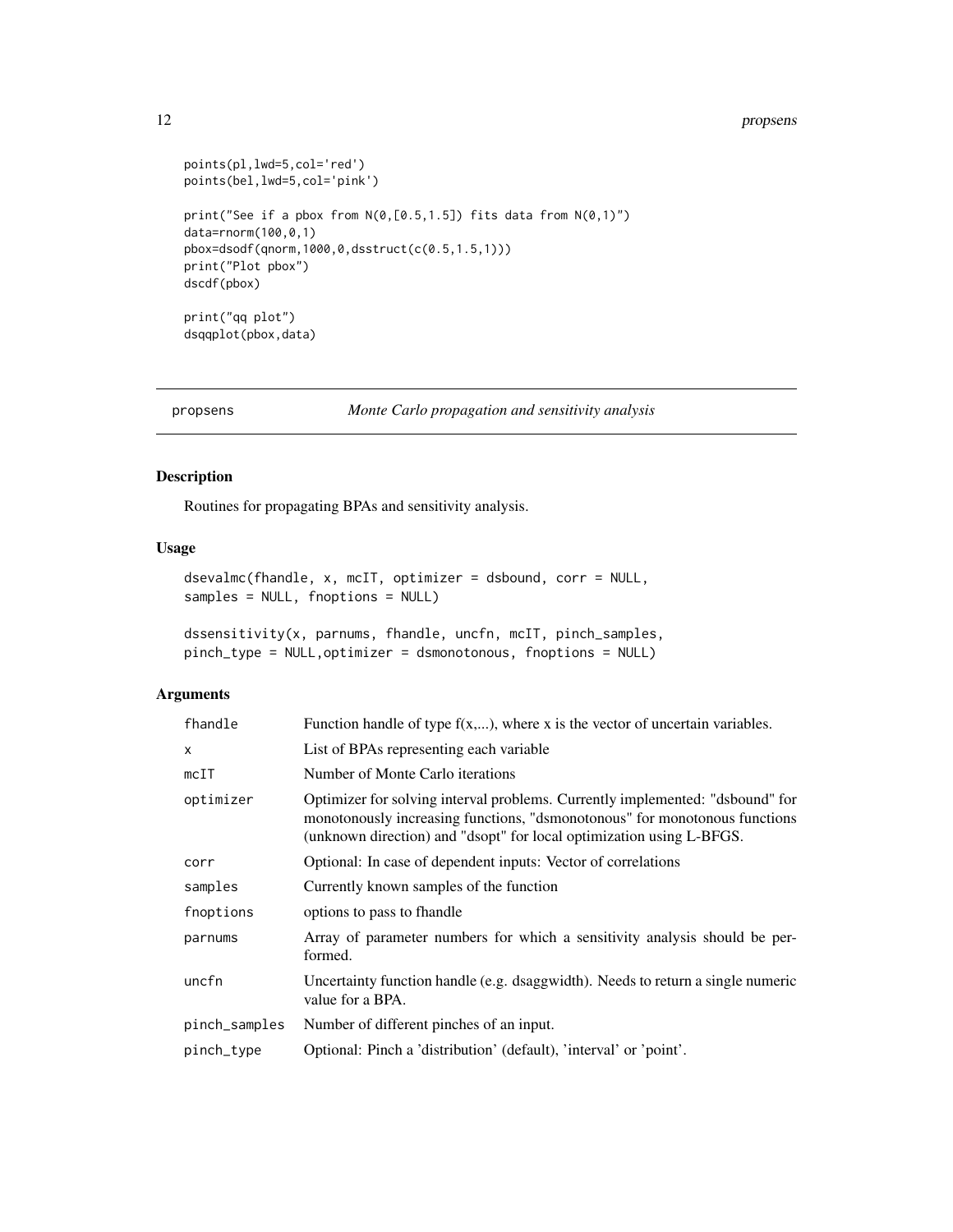#### propsens and the contract of the contract of the contract of the contract of the contract of the contract of the contract of the contract of the contract of the contract of the contract of the contract of the contract of t

#### Details

The Monte Carlo propagation engine is the core of the toolbox. It allows propagating BPAs through arbitrary functions. The user can define the amount of Monte Carlo samples and the optimization method. Currently, four methods are implemented (dsbound, dsmonotonous, dsmonotonous2, dsopt).

dsmonotonous Recommended for monotonous functions (increasing/decreasing/mixed).

dsmonotonous2 Evaluates all corners of the focal element and is recommended, if the function is not monotonous but quite regular.

dsopt Local optimizer for nonmonotonous functions.

dsbound Applicable in the special case that the function is monotonously increasing.

Dependency between focal elements is modelled by a Gaussian copula as proposed in (Ferson, Hajagos et al. 2004). The copula parameters for n inputs need to be given as a vector of size  $n*(n-1)/2$  with the first component c1 in [0,1] representing the dependency between input 1&2, c2 between  $1\&3$ , ..., cn-1 between  $1\&3$ n, cn between  $2\&3$  and so on. This format is analogous to the format used in the R package "copula". The function returns a data structure with a result BPA and all function evaluations. The method dssensitivity allows sensitivity analysis for a custom uncertainty measure. The function receives a list of BPAs x and a vector parnums giving all indices for which the sensitivity shall be computed. fhandle is the system function, uncfn the uncertainty measure. An arbitrary uncertainty measure can be used as long as it returns a single value for a BPA. A useful choice is "dsaggwidth", the aggregated width measure. The input BPAs are "pinch sample" times reduced to a structure with less uncertainty defined by "pinchtype" (either a point, a distribution or an interval). Each time, the BPA is propagated using mcIT Monte Carlo samples. The function returns a set of sensitivity indices.

The example illustrates the propagation process. Two functions are defined, f1 being monotonous and f2 nonmonotonous. The inputs dss1 and dss2 are defined as pboxes. The correlation is set to 0.5. Then, dss1 and dss2 are propagated through f1 under independence and dependence. In the next step, dsevalmc uses the optimizer dsopt to propagate x through f2. The method dssensitivity is called with the aggregated width measure to calculate AW sensitivity.

# Value

dsevalmc Returns list with two elements: [[1]] contains the result, [[2]] all calculated function points.

# Author(s)

Philipp Limbourg <p.limbourg@uni-due.de>

#### References

Ferson, S., J. Hajagos, et al. (2004). Dependence in Dempster-Shafer theory and probability bounds analysis. Sandia Report. Albuquerque, USA, Sandia National Laboratories.

Limbourg, P., R. Savic, et al. (2007). Fault Tree Analysis in an Early Design Stage using the Dempster-Shafer Theory of Evidence. European Conference on Safety and Reliability - ESREL 2007, Stavanger, Norway, Taylor and Francis.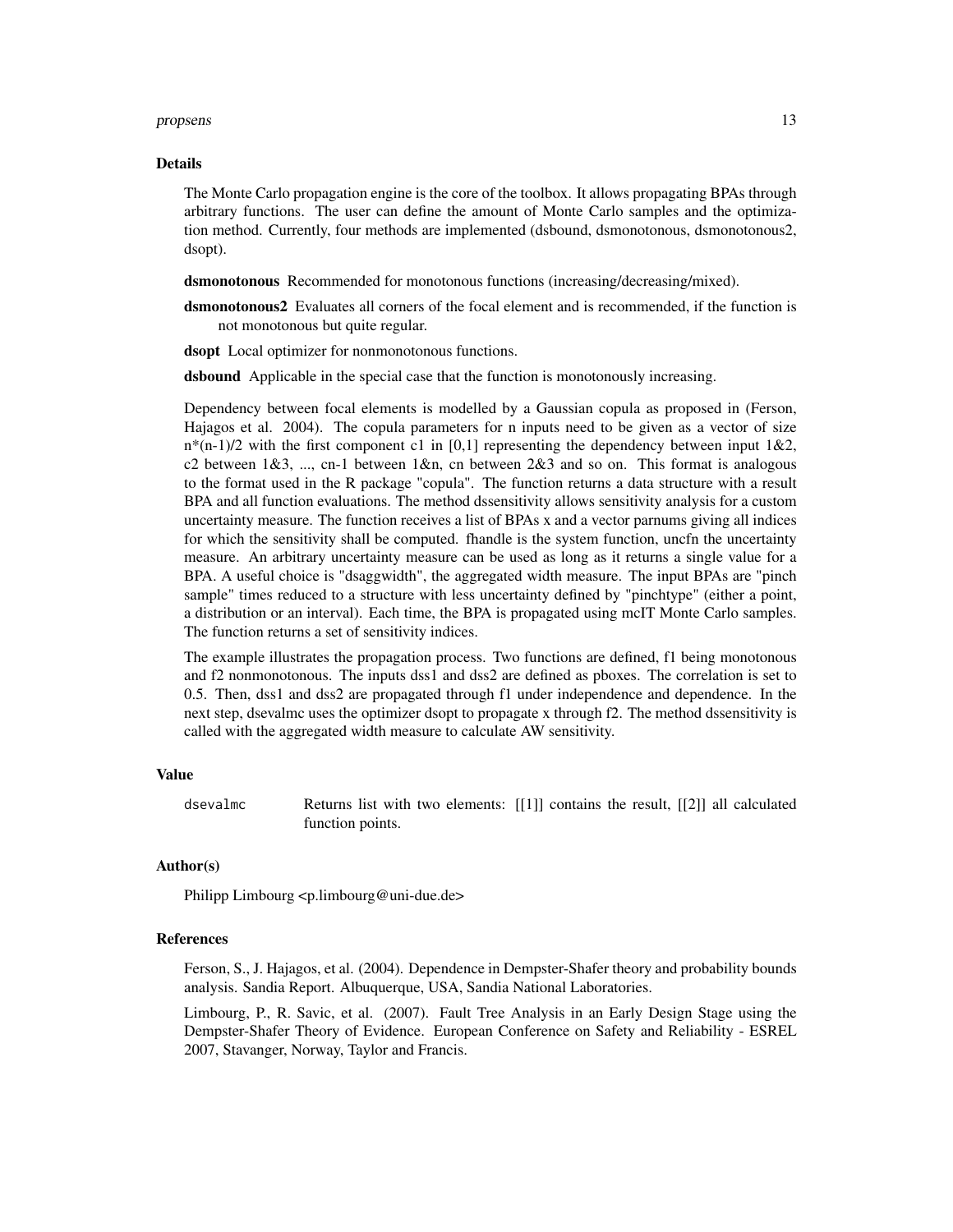# Examples

```
print("Define monotonous function f1 and nonmonotonous function f2");
f1=(function(x) { z \leftarrow sqrt(abs(x[,1]+ 2*x[,2]));});
f2=(function(x){ z \leftarrow sin(x[,1]+ x[,2]), }print("Create input BPAs x");
mu1 = dsstruct(c(2,3,1));mu2 = dsstruct(c(4, 4, 1));dss1=dsodf('qnorm',200,mu1);
dss2=dsodf('qnorm',500,mu2);
x=list(dss1,dss2)
correlations=0.5;
print("Propagate through f1 under independence assumption / correlation 0.5");
y_f1_independent=dsevalmc(f1,x,1000)
y_f1_dependent=dsevalmc(f1,x,1000,dsbound,correlations)
print("Propagate through f2 using optimization");
y_f2=dsevalmc(f2,x,1000,dsopt)
print("Plot results:");
dscdf(y_f1_independent[[1]])
dscdf(y_f1_dependent[[1]])
dscdf(y_f2[[1]])
print("Sensitivity on AW measure, inputs 1 & 2");
s=dssensitivity(x,c(1,2),f1,dsaggwidth,20,100,'distribution');
print(s)
```
statprops *Statistical properties of a BPA*

# Description

Functions for various different statistical properties of a BPA.

#### Usage

```
dsaggwidth(x)
dsconf(x, conf, confconf = NULL)
dsexpect(x)
dsvariance(x)
dsbelpl(x, a)
dssummary(x)
```

| x    | <b>BPA</b>                |
|------|---------------------------|
| conf | Confidence level in [0,1] |

<span id="page-13-0"></span>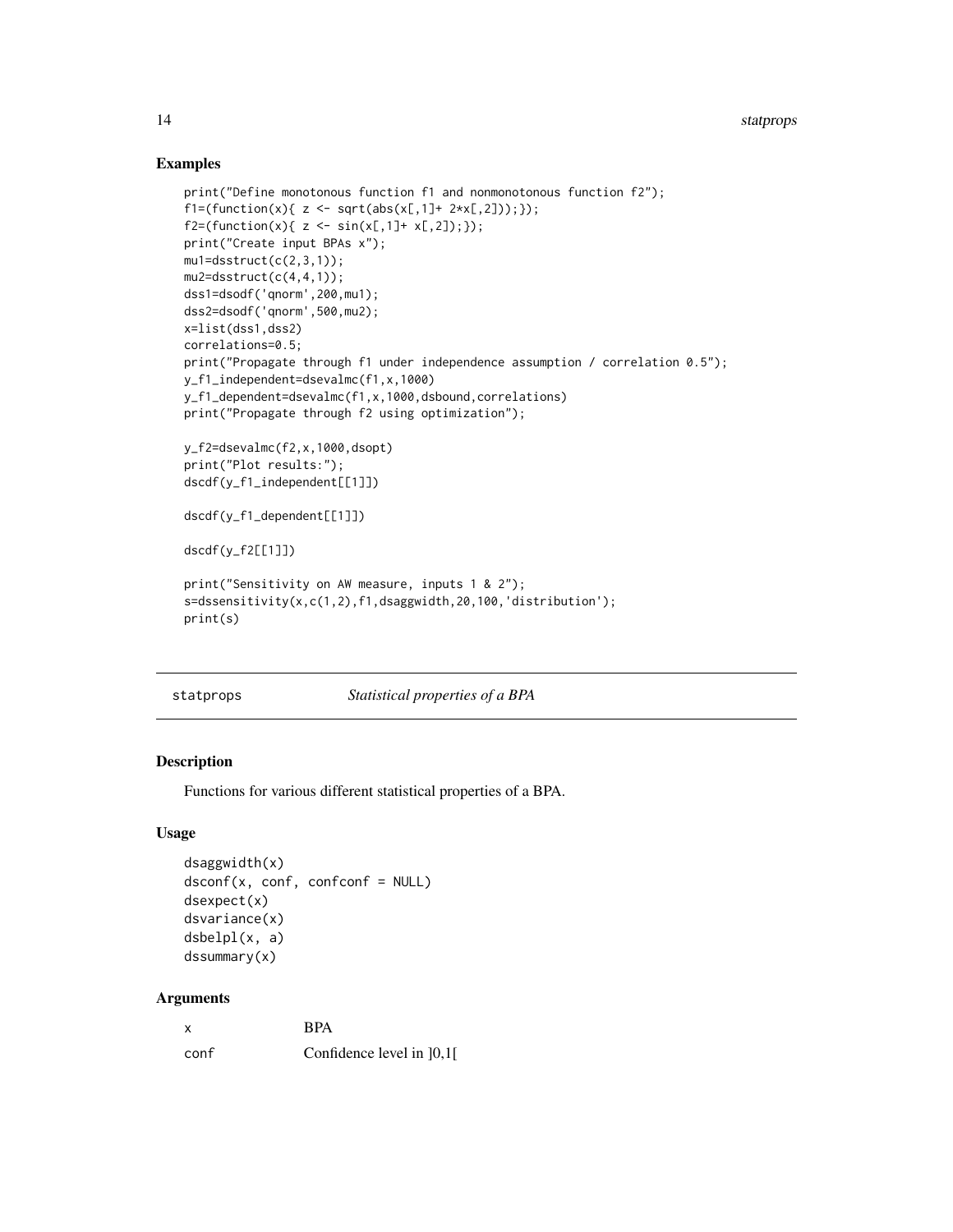#### statprops and the state of the state of the state of the state of the state of the state of the state of the state of the state of the state of the state of the state of the state of the state of the state of the state of

| confconf | Wilk's confidence bounds in $[0,1]$ on the conf (if empty, ommitted). |
|----------|-----------------------------------------------------------------------|
|          | Interval for Bel(x in a), $Pl(x \text{ in a})$                        |

# Details

Various different statistical properties of a BPA: Aggregated width (dsaggwidth), expected value (dsexpect), quantiles (dsconf), variance (dsvariance) and Belief/Plausibility (dsbelpl). The function dsconf is also able to return Wilks' bounds for a given confidence level. The function dssummary is the analogue to a summary statistics and computes a lot of statistics at once.

The example calculates a set of statistical properties of a pbox x.

# Value

Statistical property of a BPA (interval). dssummary returns a list of statistics.

# Author(s)

Philipp Limbourg <p.limbourg@uni-due.de>

# References

Kreinovich, V., G. Xiang, et al. (2006). "Computing mean and variance under Dempster-Shafer uncertainty: Towards faster algorithms." International Journal of Approximate Reasoning 42(3): 212-227.

#### Examples

```
mu=dsstruct(c(10,12,1))
sigma=dsstruct(c(1,1.5,1))
x=dsadf('qnorm',1000,mu,sigma)
print("Sample of 1000 focal elements from a normal dist")
print("Mean:")
print(dsexpect(x))
print("Variance:")
print(dsvariance(x))
print("Median:")
print(dsconf(x,0.5))
print("Bel and Pl of x in [4,8]:")
print(dsbelpl(x,c(4,8)))
print("Aggregated width:")
print(dsaggwidth(x))
print("95 percent conf. level with 95 percent Wilks bounds")
print(dsconf(x,0.95,0.95))
print("Summary statistics")
print(dssummary(x))
```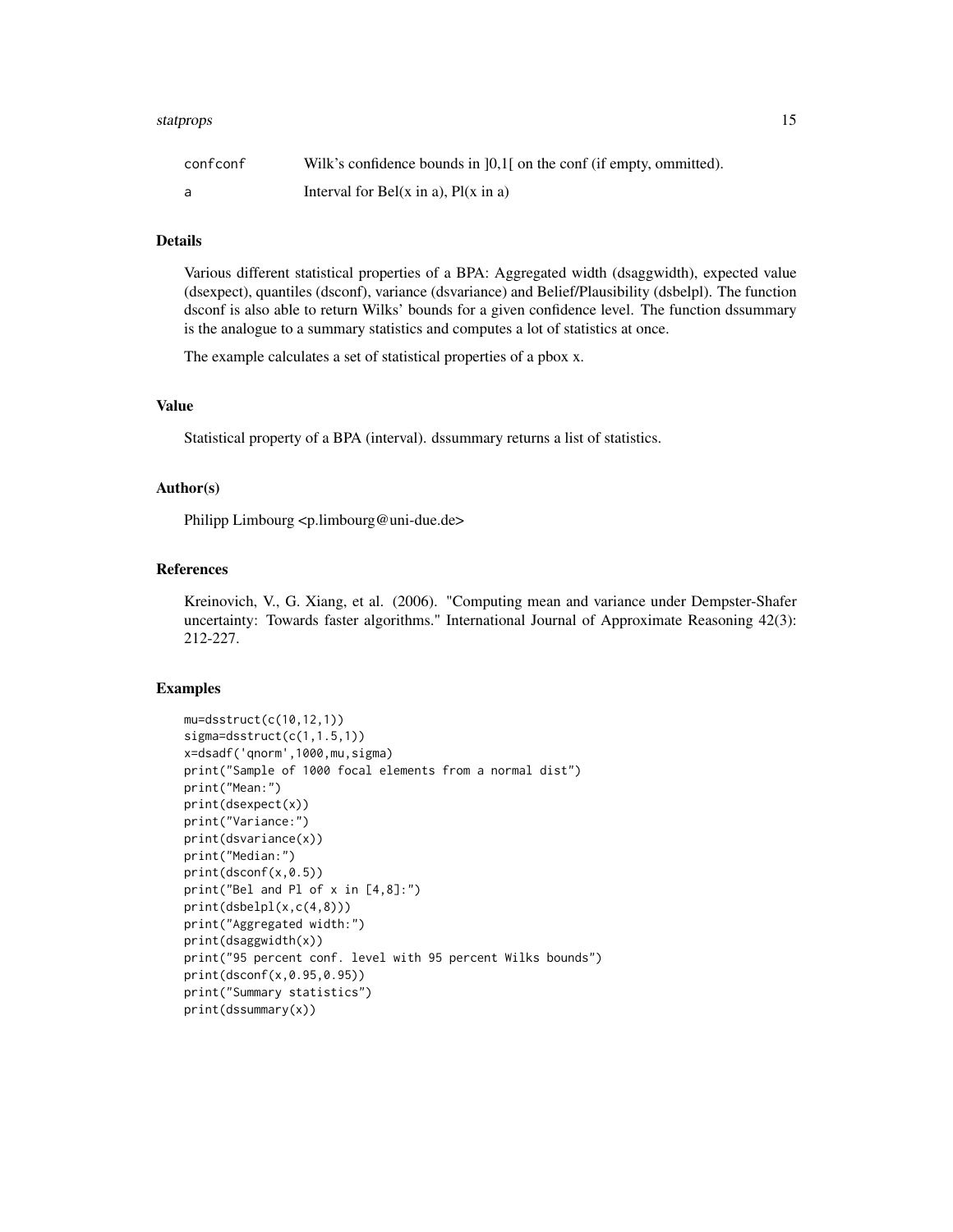<span id="page-15-0"></span>

#### Description

Kolmogorov-Smirnov-Fits for BPAs.

#### Usage

dskstest(val, ds, ...)

#### Arguments

| val                     | Data for K-S / C-M test                 |
|-------------------------|-----------------------------------------|
| ds                      | BPA or handle of a pbox                 |
| $\cdot$ $\cdot$ $\cdot$ | Optional pbox parameters (points, BPAs) |

# Details

dskstest Evaluates the fit of a pbox using a Kolmogorov-Smirnov test

The method dskstest evaluates the fit of a pbox using a Kolmogorov-Smirnov test. The function works both on point values and interval data. The syntax is close to the R syntax for a probabilistic K-S test ks.test(). Both a BPA and a parametric pbox (in form of a CDF and a set of precise/imprecise parameters) can be tested.

The example generates a random set of points and a random set of intervals from a normal distribution (mean=0.3, sd=1.2). It tests, if a pbox with mean=[-0.5,0.5] and sd=1 fits the point data. In a second example, the user passes a normal CDF with parameters mean=0 and sd=[1,2] to the test. dskstest checks, if it fits the interval data.

#### Value

BPA representing a pbox sampled from fhandle / K-S test results.

# Author(s)

Philipp Limbourg <p.limbourg@uni-due.de>

# Examples

```
data=rnorm(100,0.3,1.2)
intervaldata=cbind(data,data+runif(100,0,0.2))
mu=0; sigma=1
mu2 = dsstruct(c(-0.5,0.5,1)); sigma2=dsstruct(c(1,2,1))
pbox=dsodf(qnorm,1000,mu2,sigma)
print("K-S result, pbox on data:")
```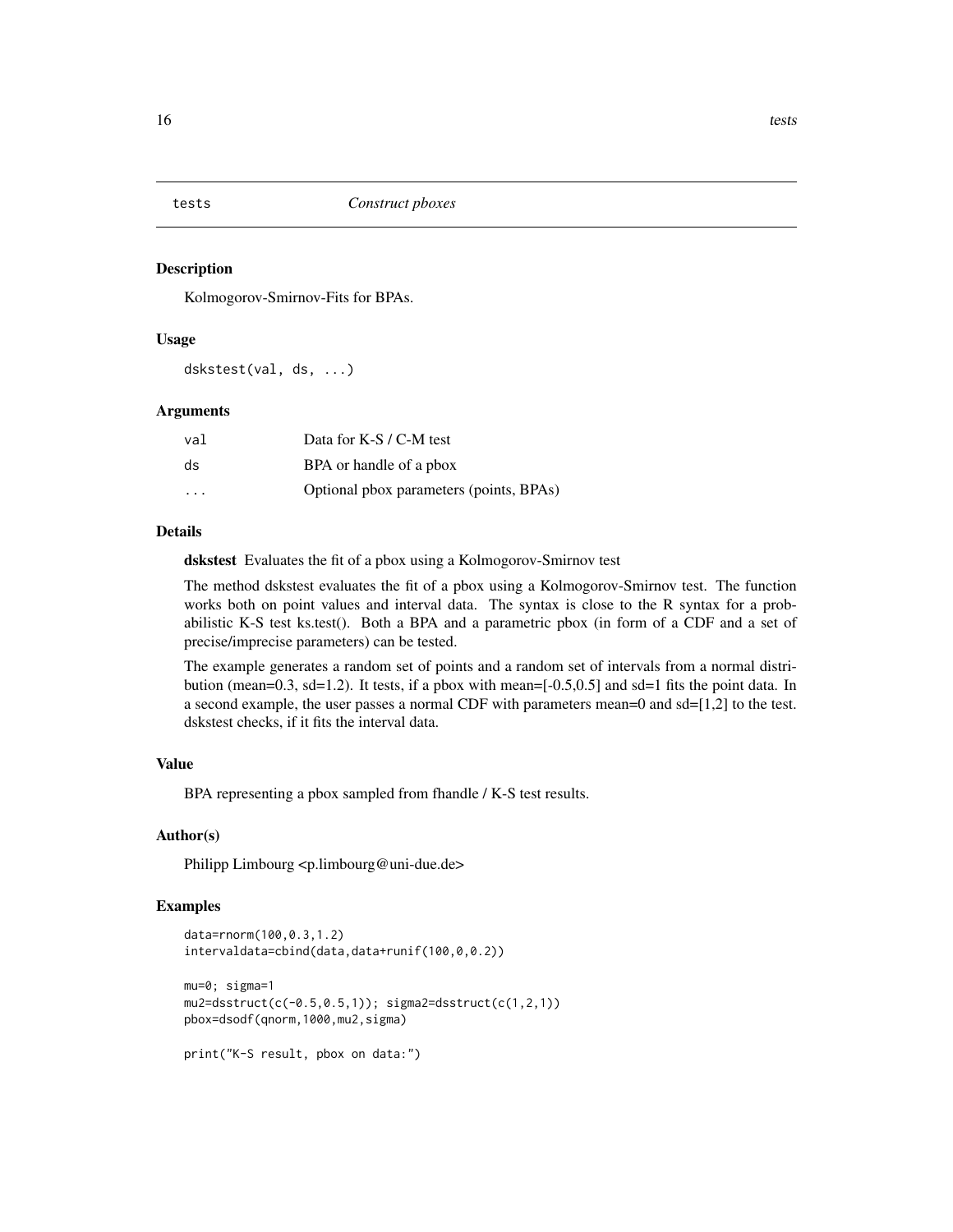tests and the state of the state of the state of the state of the state of the state of the state of the state of the state of the state of the state of the state of the state of the state of the state of the state of the

```
ks=dskstest(data,pbox)
print(ks)
print("K-S result, precise mu, imprecise sigma on interval data:")
ks2=dskstest(intervaldata,pnorm,list(mu,sigma2))
print(ks2)
```